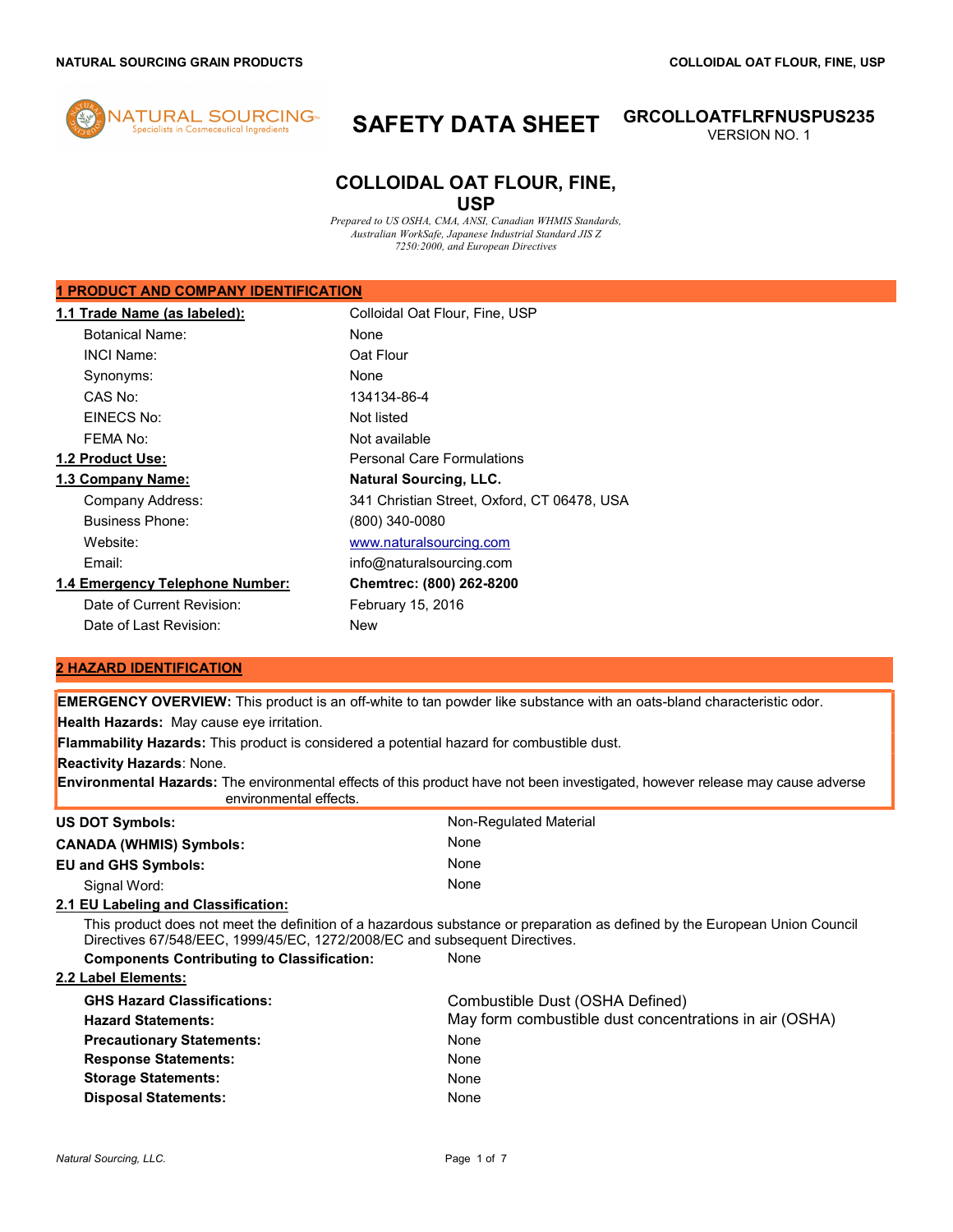# 2.3 Health Hazards or Risks From Exposure:

### Symptoms of Overexposure by Route of Exposure:

 The most significant routes of overexposure for this product are by contact with skin or eyes. The symptoms of overexposure are described in the following paragraphs.

### Acute:

Inhalation: Dust may cause a minor irritation.

Skin Contact: Not expected to be a skin irritant.

Eye Contact: May cause eye irritation upon direct contact.

Ingestion: May cause irritation of gastrointestinal tract.

## Chronic: No data available.

### Target Organs:

Acute: Eyes, Respiratory system

Chronic: No data available

| <b>3 COMPOSITION / INFORMATION ON INGREDIENTS</b>           |      |                |            |                              |
|-------------------------------------------------------------|------|----------------|------------|------------------------------|
| <b>3.1 Type of Product:</b> Natural Sourcing Grain Products |      |                |            |                              |
| Ingredients:                                                | WT%  | <b>CAS No.</b> | EINECS No. | <b>Hazard Classification</b> |
| Colloidal Oat Flour, Fine, USP                              | 100% | 134134-86-4    | Not listed | Not Classified               |

Note: All WHMIS required information is included in appropriate sections based on the ANSI Z400.1-2010 format. This product has been classified in accordance with the hazard criteria of the CPR and the SDS contains all the information required by the CPR, EU Directives and the Japanese Industrial Standard JIS Z 7250:2000

### 4 FIRST AID MEASURES

## 4.1 Description of First Aid Measures:

| Eye Contact:                                                   | If product enters the eyes, flush with plenty of water or eye wash<br>solution for several minutes. Seek medical attention if irritation persists.                                                                                                                                                                                                                                                 |
|----------------------------------------------------------------|----------------------------------------------------------------------------------------------------------------------------------------------------------------------------------------------------------------------------------------------------------------------------------------------------------------------------------------------------------------------------------------------------|
| <b>Skin Contact:</b>                                           | Wash skin thoroughly with soap and water after handling. Seek medical<br>attention if irritation develops and persists.                                                                                                                                                                                                                                                                            |
| Inhalation:                                                    | If breathing becomes difficult, remove victim to fresh air. If necessary,<br>use artificial respiration to support vital functions. Seek medical<br>attention.                                                                                                                                                                                                                                     |
| Ingestion:                                                     | If product is swallowed, call physician or poison center if you feel<br>unwell. If professional advice is not available, do not induce vomiting.<br>Never induce vomiting or give diluents (milk or water) to someone who<br>is unconscious, having convulsions, or who cannot swallow. Seek<br>medical advice. Take a copy of the label and/or SDS with the victim to<br>the health professional. |
| <b>Medical Conditions Generally Aggravated by</b><br>Exposure: | No data available                                                                                                                                                                                                                                                                                                                                                                                  |
| 4.2 Symptoms and Effects Both Acute and Delayed:               | Contact with eyes may cause irritation.                                                                                                                                                                                                                                                                                                                                                            |
| 4.3 Recommendations to Physicians:                             | Treat symptoms and eliminate overexposure.                                                                                                                                                                                                                                                                                                                                                         |
|                                                                |                                                                                                                                                                                                                                                                                                                                                                                                    |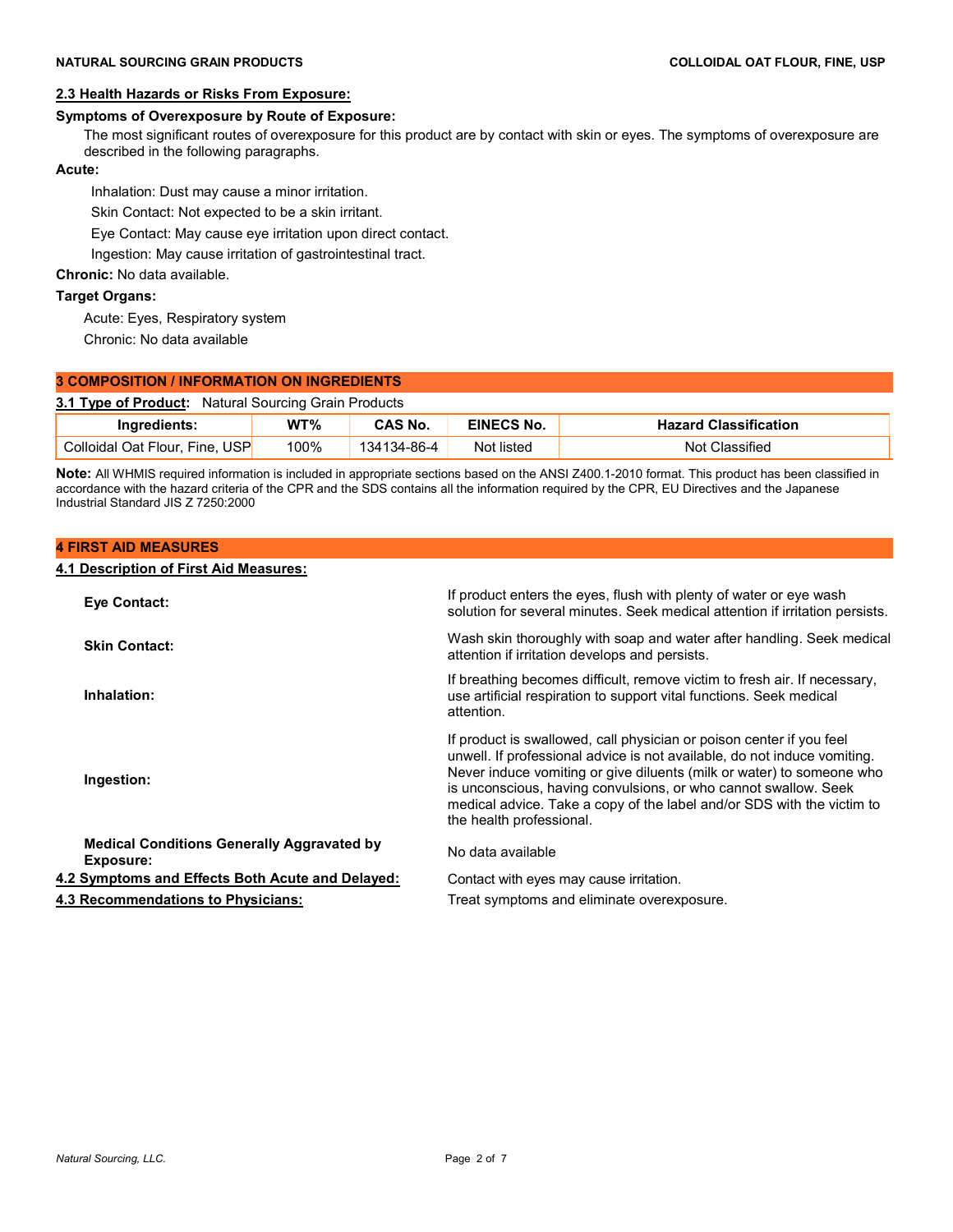### 5 FIRE FIGHTING MEASURES

### 5.1 Fire Extinguishing Materials:

Use the following fire extinguishing materials: Water Spray: No

Foam: Yes Halon: Yes Carbon Dioxide: Yes Dry Chemical: Yes Other: Any "C" Class

### 5.2 Unusual Fire and Explosion Hazards:

5.3 Special Fire-Fighting Procedures:

Fine dust clouds may form explosive mixtures with air.

Explosive Sensitivity to Mechanical Impact: No

Explosive Sensitivity to Static Discharge: Yes

• Incipient fire responders should wear eye protection.

 Structural firefighters must wear Self-Contained Breathing Apparatus (SCBA) and full protective equipment.

• Isolate materials not vet involved in the fire and protect personnel. Move containers from fire area if this can be done without risk; otherwise, cool with carefully applied water spray.

 If possible, prevent run-off water from entering storm drains, bodies of water, or other environmentally sensitive areas.



# 6 ACCIDENTAL RELEASE MEASURES (STEPS FOR SPILLS)

# 6.1 Personal Precautions, Protective Equipment and Emergency Procedures:

Use cautious judgment when cleaning up spill. Wear suitable protective clothing, gloves, and eye/face protection.

# 6.2 Environmental Precautions:

Construct a dike to prevent spreading. Keep out of sewers, storm drains, surface waters, and soils.

# 6.3 Spill and Leak Response:

Small Spills: Collect material via broom or mop. Place in tightly sealed containers for proper disposal.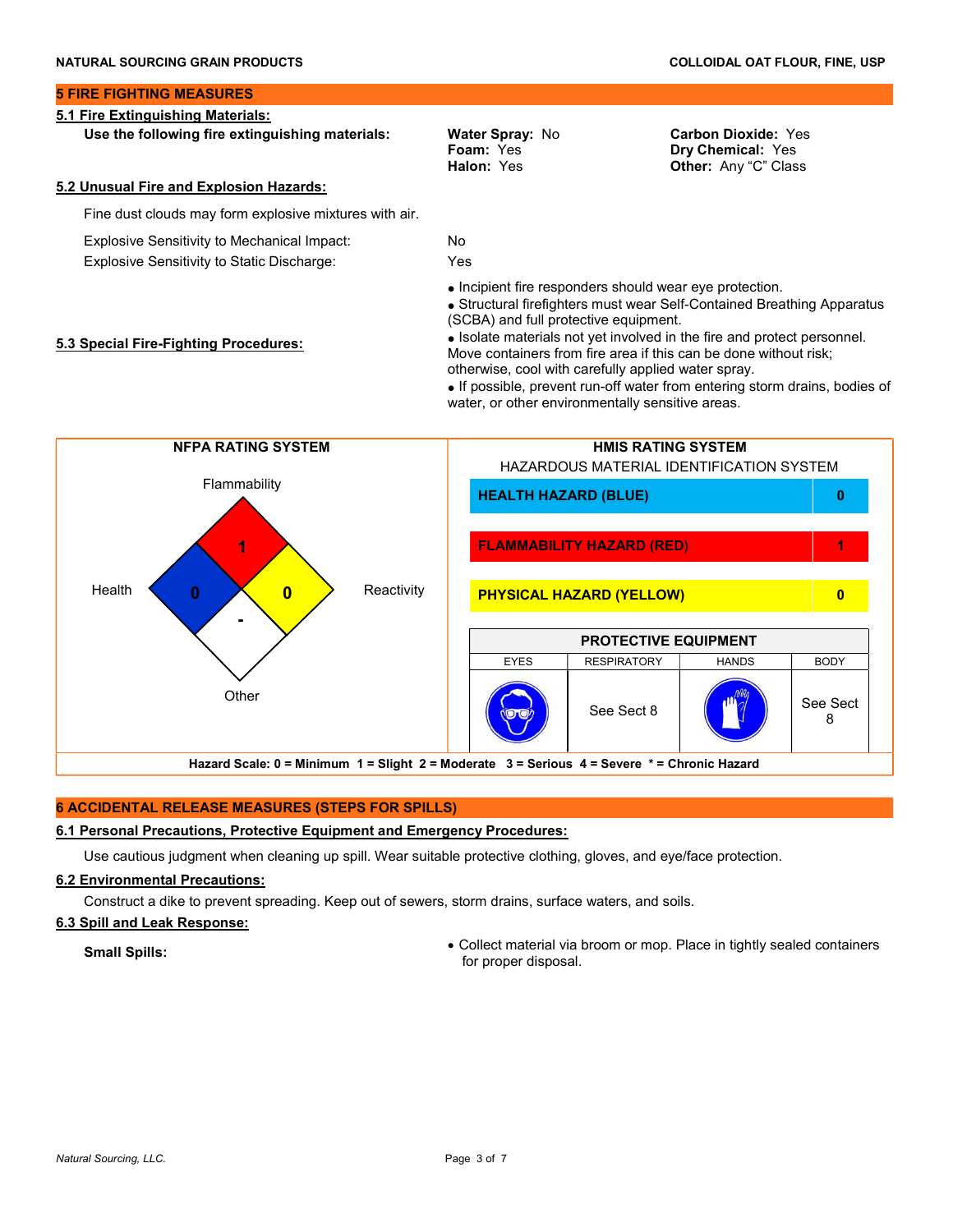- Approach spill areas with caution.
- If liquid was introduced, create a dike or trench to contain material. Soak up with absorbent material such as clay, sand or other suitable non-reactive material.
- Place in leak-proof containers. Seal tightly for proper disposal.
- Dispose of in accordance with U.S. Federal, State, and local hazardous waste disposal regulations and those of Canada and its Provinces, those of Australia, Japan and EU Member States (see Section 13, Disposal Considerations).

### 7 HANDLING AND STORAGE

### 7.1 Precautions for Safe Handling:

 To prevent eye contact under the foreseeable conditions of use, wear appropriate safety eyewear. When handling, do not eat, drink, or smoke. Wash thoroughly after handling.

## 7.2 Storage and Handling Practices:

Keep away from acids and oxidizing agents.

### 7.3 Specific Uses:

 Comply with the regulations and product data sheet. No specific recommendations. Apply the above handling guidelines. 8 EXPOSURE CONTROL/PERSONAL PROTECTION

### 8.1 Exposure Parameters:

| Ingredients                    | CAS No.     | <b>OSHA PEL</b>                                                      | <b>NIOSH PEL</b>                                                              |
|--------------------------------|-------------|----------------------------------------------------------------------|-------------------------------------------------------------------------------|
| Colloidal Oat Flour, Fine, USP | 134134-86-4 | TWA 15 mg/m $3$ (Total)<br>5 mg/m <sup>3</sup> (Respirable Fraction) | TWA 10 mg/m <sup>3</sup> (Total)<br>5 mg/m <sup>3</sup> (Respirable Fraction) |

### 8.2 Exposure Controls:

Ventilation and Engineering Controls: Use with adequate ventilation to ensure exposure levels are maintained below the limits provided above.

The following information on appropriate Personal Protective Equipment is provided to assist employers in complying with OSHA regulations found in 29 CFR Subpart I (beginning at 1910.132) or equivalent standard of Canada, or standards of EU member states (including EN 149 for respiratory PPE, and EN 166 for face/eye protection), and those of Japan. Please reference applicable regulations and standards for relevant details.

Not required for properly ventilated areas.

| <b>Respiratory Protection:</b> | Maintain airborne contaminant concentrations below guidelines listed<br>above, if applicable. If necessary, use only respiratory protection<br>authorized in the U.S. Federal OSHA Respiratory Protection Standard<br>(29 CFR 1910.134), equivalent U.S. State standards, Canadian CSA<br>Standard Z94.4-93, the European Standard EN149, or EU member<br>states.                                                                                                                         |
|--------------------------------|-------------------------------------------------------------------------------------------------------------------------------------------------------------------------------------------------------------------------------------------------------------------------------------------------------------------------------------------------------------------------------------------------------------------------------------------------------------------------------------------|
|                                | Safety glasses or goggles are recommended.                                                                                                                                                                                                                                                                                                                                                                                                                                                |
| <b>Eye Protection:</b>         | If necessary, refer to U.S. OSHA 29 CFR 1910.133, Canadian<br>Standards, and the European Standard EN166, Australian Standards,<br>or relevant Japanese Standards.                                                                                                                                                                                                                                                                                                                        |
| <b>Hand Protection:</b>        | Chemical resistant gloves are recommended to prevent skin contact.<br>If necessary, refer to U.S. OSHA 29 CFR 1910.138, the European<br>Standard DIN EN 374, the appropriate Standards of Canada, Australian<br>Standards, or relevant Japanese Standards.                                                                                                                                                                                                                                |
| <b>Body Protection:</b>        | Use body protect appropriate to task being performed.<br>If necessary, refer to appropriate Standards of Canada, or appropriate<br>Standards of the EU, Australian Standards, or relevant Japanese<br>Standards. If a hazard of injury to the feet exists due to falling objects,<br>rolling objects, where objects may pierce the soles of the feet or<br>where employee's feet may be exposed to electrical hazards, use foot<br>protection, as described in U.S. OSHA 29 CFR 1910.136. |

Large Spills: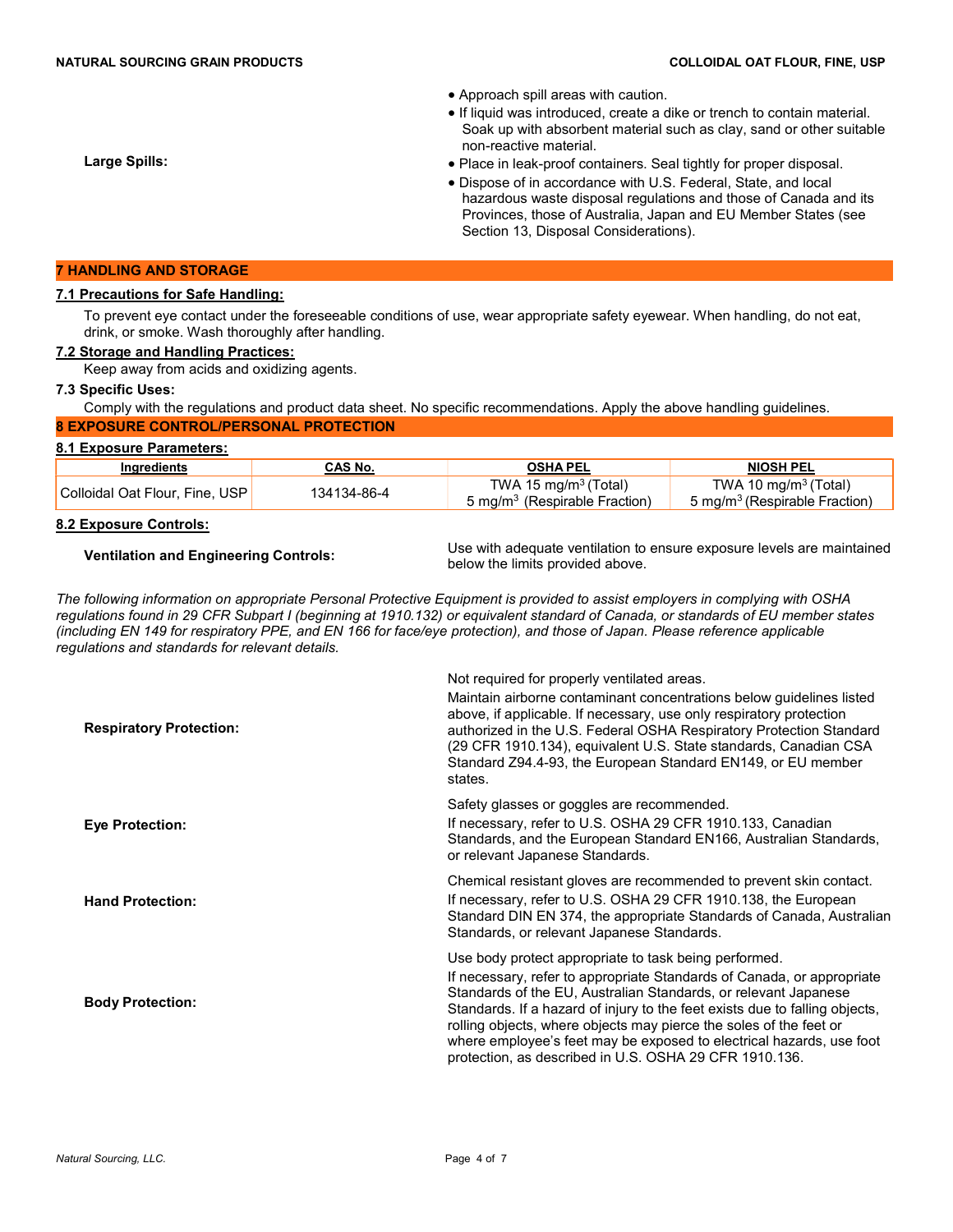### 9 PHYSICAL AND CHEMICAL PROPERTIES

9.1 Information on Basic Physical and Chemical Properties: Appearance (Physical State and Color): This product is an off-white to tan powder like substance with an oats-bland characteristic odor. Odor: Oats-bland characteristic odor Odor Threshold: Not Available pH: Not Available Melting/Freezing Point: Not Available Boiling Point: Not Available Flash Point: Not Available Evaporation Rate: Not Available Flammability (Solid; Gas): Not Available Upper/Lower Flammability or Explosion Limits: LFL: 55gm/m<sup>3</sup> UFL: Unknown Vapor Pressure (mm Hg @ 20°C (68° F): Not Available Vapor Density: Not Available Relative Density: Not Available Specific Gravity: Not Available Solubility in Water: Not Available Weight per Gallon: Not Available Partition Coefficient (n-octanol/water): Not Available Auto-Ignition Temperature: Not Available Decomposition Temperature: Not Available Viscosity: Not Available 9.2 Other Information: No additional information available at this time. 10 STABILITY AND REACTIVITY

# 10.1 Reactivity: This product is not reactive.

10.2 Stability: Stable under conditions of normal storage and use. 10.3 Possibility of Hazardous Reactions: Will not occur. 10.4 Conditions to Avoid: Avoid excessive temperatures, exposure to sunlight. Dusty conditions 10.5 Incompatible Substances: Strong oxidizing agents. 10.6 Hazardous Decomposition Products: Carbon monoxide and dioxide smoke.

### 11 TOXICOLOGICAL INFORMATION

11.1 Information on Toxicological Effects: Toxicity Data: No data available

Suspected Cancer Agent:

Ingredients within this product are not found on the following lists: FEDERAL OSHA Z LIST, NTP, IARC, or CAL/OSHA and therefore are not considered to be, nor suspected to be, cancer-causing agents by these agencies. **Irritancy:** Skin: Not expected to be an irritant in the series of the series of the series of the series of the series of the series of the series of the series of the series of the series of the series of the series of t Eyes: Not expected to be an irritant Sensitization to the Product: This product is not expected to cause skin sensitization. Reproductive Toxicity:<br>
Reproductive Toxicity:<br>
No specific information is available concerning the effects of this product and its components on the human reproductive system.

exceeding the Lower Flammability Limit (LFL)

## 12 ECOLOGICAL INFORMATION

| 12.1 Toxicity:                      | No data available                           |
|-------------------------------------|---------------------------------------------|
| 12.2 Persistence and Degradability: | No specific data available on this product. |
| 12.3 Bioaccumulative Potential:     | No specific data available on this product. |
| 12.4 Mobility in Soil:              | No specific data available on this product. |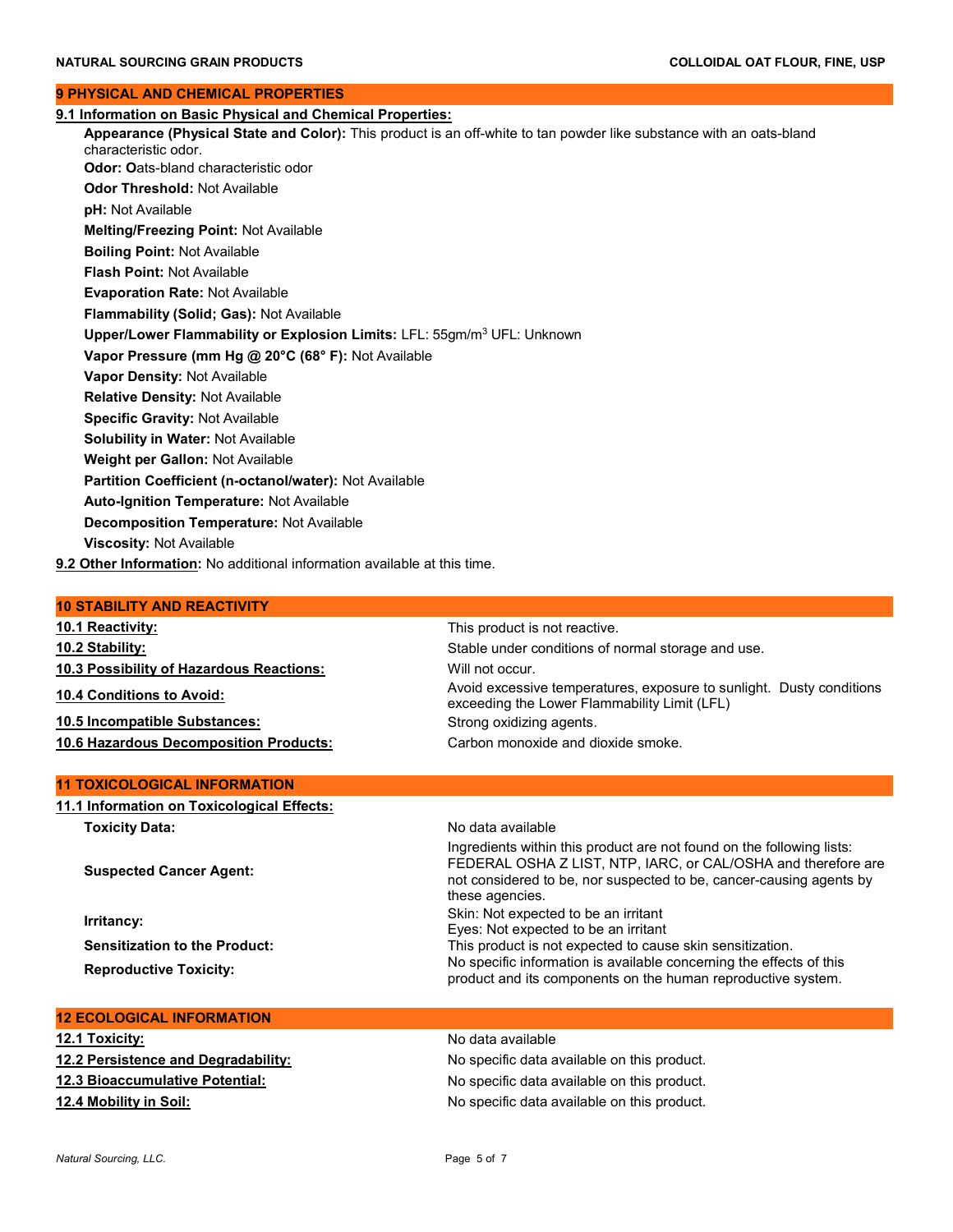|  |  |  |  | 12.5 Results of PBT and vPvB Assessment: |
|--|--|--|--|------------------------------------------|
|--|--|--|--|------------------------------------------|

12.6 Other Adverse Effects: No data available

No specific data available on this product. 12.7 Water Endangerment Class: **At present, there are no ecotoxicological assessments for this product.** 

### 13 DISPOSAL CONSIDERATIONS

| <b>13.1 Waste Treatment Methods:</b>                                                                  | Waste disposal must be in accordance with appropriate U.S. Federal,<br>State, and local regulations, those of Canada, Australia, EU Member<br>States and Japan. |
|-------------------------------------------------------------------------------------------------------|-----------------------------------------------------------------------------------------------------------------------------------------------------------------|
| 13.2 EU Waste Code:                                                                                   | Not determined                                                                                                                                                  |
| <b>14 TRANSPORTATION INFORMATION</b>                                                                  |                                                                                                                                                                 |
| US DOT, IATA, IMO, ADR:                                                                               |                                                                                                                                                                 |
| 14.1 U.S. Department of Transportation (DOT) Shipping Regulations:                                    |                                                                                                                                                                 |
| This product is classified (per 49 CFR 172.101) by the U.S. Department of Transportation, as follows. |                                                                                                                                                                 |
| <b>UN Identification Number:</b>                                                                      | Non-Regulated Material                                                                                                                                          |
| <b>Proper Shipping Name:</b>                                                                          | None                                                                                                                                                            |
| <b>Hazard Class Number and Description:</b>                                                           | None                                                                                                                                                            |
| <b>Packing Group:</b>                                                                                 | <b>None</b>                                                                                                                                                     |
| <b>DOT Label(s) Required:</b>                                                                         | None                                                                                                                                                            |
| North American Emergency Response Guidebook<br>Number:                                                | None                                                                                                                                                            |
| <b>RQ Quantity:</b>                                                                                   | None                                                                                                                                                            |
| 14.2 Environmental Hazards:                                                                           |                                                                                                                                                                 |
| <b>Marine Pollutant:</b>                                                                              | The components of this product are not designated by the Department<br>of Transportation to be Marine Pollutants (49 CFR 172.101, Appendix<br>B).               |
| 14.3 Special Precaution for User:                                                                     | None                                                                                                                                                            |
| 14.4 International Air Transport Association Shipping<br><b>Information (IATA):</b>                   | This product is not considered as dangerous goods.                                                                                                              |
| 14.5 International Maritime Organization Shipping<br>Information (IMO):                               | This product is not considered as dangerous goods.                                                                                                              |
| 14.6 Transport in Bulk According to Annex II of Marpol<br>73/78 and IBC Code:                         |                                                                                                                                                                 |
| European Agreement Concerning the International<br>Carriage of Dangerous Goods by Road (ADR:)         | This product is not considered by the United Nations Economic<br>Commission for Europe to be dangerous goods.                                                   |

### 15 REGULATORY INFORMATION

15.1 Safety, Health and Environmental Regulations Specific for the Substance or Mixture:

# United States Regulations:

### U.S. SARA Reporting Requirements:

 The components of this product are subject to the reporting requirements of Sections 302, 304, and 313 of Title III of the Superfund Amendments and Reauthorization Act as follows: None

### U.S. SARA Threshold Planning Quantity:

 There are no specific Threshold Planning Quantities for the components of this product. The default Federal SDS submission and inventory requirement filing threshold of 10,000 lbs (4,540 kg) therefore applies, per 40 CFR 370.20.

### U.S. CERCLA Reportable Quantity:

None

### U.S. TSCA Inventory Status:

The components of this product are listed on the TSCA Inventory or are exempted from listing.

### Other U.S. Federal Regulations:

None known

### California Safe Drinking Water and Toxic Enforcement Act (Proposition 66):

This product does not contain ingredients on the Proposition 65 Lists.